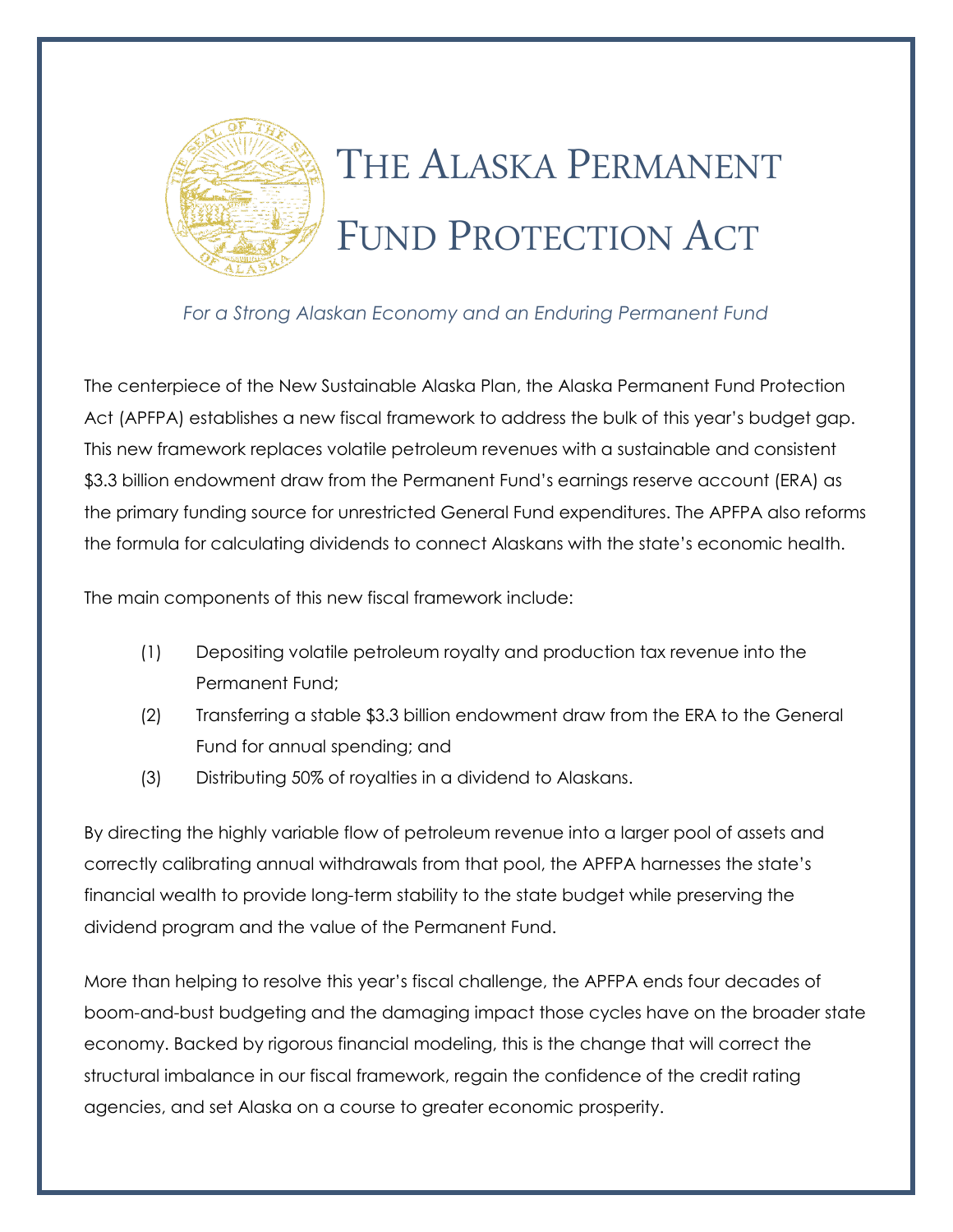### **Incoming Revenue Placement**

The APFPA fiscal structure distributes annual revenue between the fund and dividends:

Mineral Royalties: 50% to the dividend; 49.5% to the Permanent Fund<sup>1</sup> Production Taxes: 100% to the Permanent Fund Investment Income: 100% to the Permanent Fund

Within the Permanent Fund, the incoming revenue is allocated between the corpus and the ERA according to two rules. First, the constitution requires that 25% of royalties go to the corpus. Second, the remaining revenue is allocated to maintain the ERA at a target balance of four times the prior year's draw. Investment income is the first revenue to maintain the ERA balance. All additional revenue – royalties, taxes, and investment income – beyond the amount required to maintain the target balance goes to the corpus where it is constitutionally protected.

### **Calibrating the Endowment Draw**

To be sustainable over the long-term, the draw must be calibrated to ensure that it does not degrade the value of the financial assets and to allow opportunity for growth in the fund. Reasoned assumptions, paired with the best available data, underlie the probabilistic financial model used to determine the amount that may be sustainably withdrawn on an annual basis.

The probabilistic modeling of oil price and investment income is crucial. Unlike a deterministic calculation, which uses singular inputs for each variable and calculates a single anticipated future outcome, the probabilistic model uses a range of inputs and produces a range of potential future outcomes. Given the annual variability in both investment returns and petroleum revenues, the probabilistic model provides essential insight about the down-side risk and the up-side potential.

 $\overline{a}$ 

AS 37.14.150 directs one-half of one percent of mineral royalties to the Public School Trust Fund.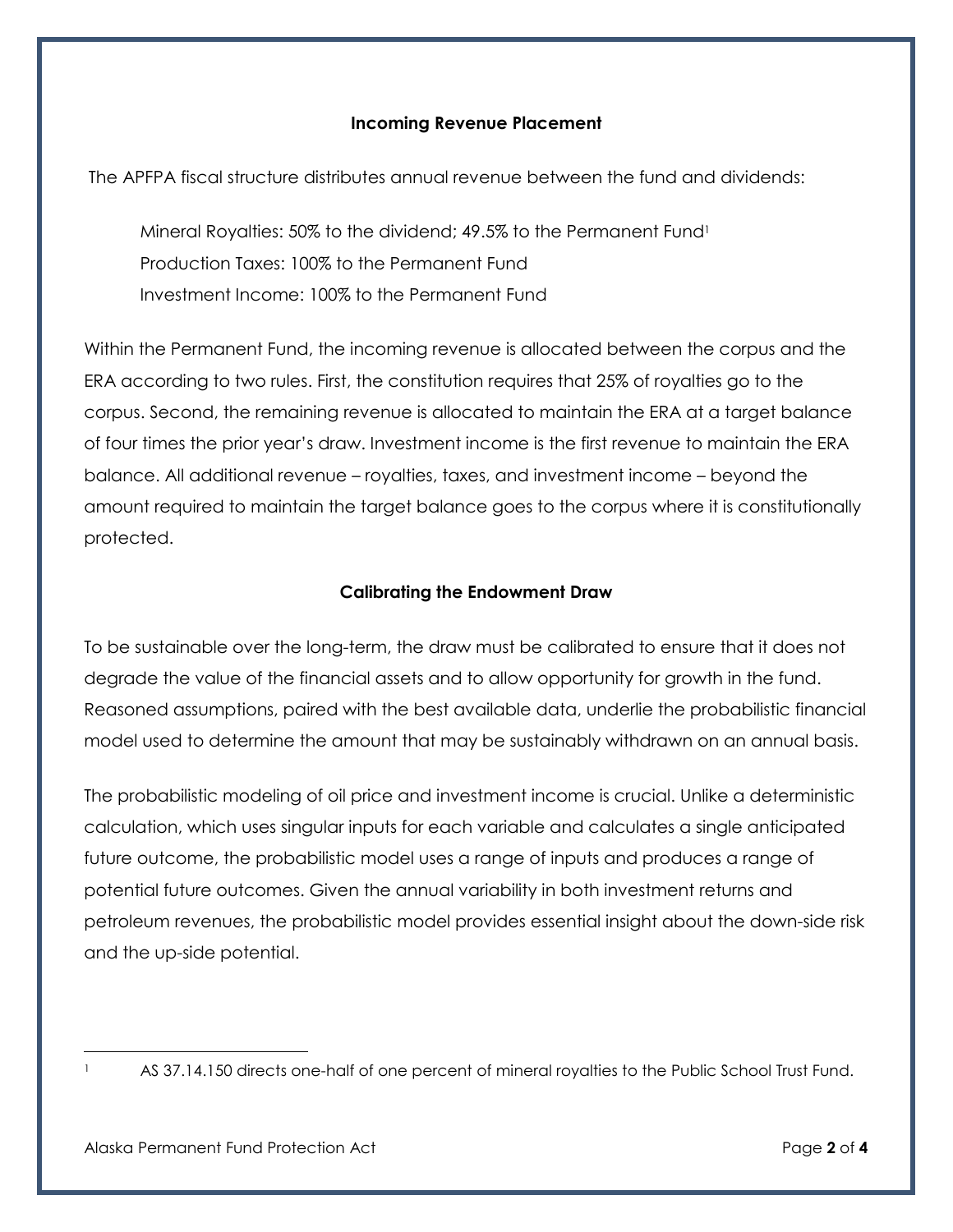The significant modeling constraints, assumptions, and data inputs include:

- Sustainability Metrics: (1) maintain the real value of starting assets and (2) ensure the durability of the ERA to avoid pressure to spend from the corpus
- Starting Fund Value: \$55 billion (APFC forecast for end of FY16 and a \$3 billion transfer from the Constitutional Budget Reserve)
- Oil Price: modeled probabilistic using DOR Fall 2015 forecasting session data
- Oil Production: DOR Fall 2015 Revenue Sources Book (deterministic modeling)<sup>2</sup>
- Investment Returns: 6.90% total return, 6.01% statutory return (Callan Associates)
- Inflation: 2.25% (Callan Associates)

Using these assumptions, if the draw is not adjusted for inflation until 2020, the system can sustainably produce an annual draw of \$3.3 billion.

Understanding that it is impossible to know future outcomes with certainty, the APFPA institutes a periodic review to ensure the draw remains sustainable and may be adjusted if necessary. Specifically, the APFPA requires that in 2017, 2020, and every four years thereafter the Commissioner of Revenue will issue a Sufficiency of Assets Report that includes:

- 1. An evaluation of the sufficiency of the ERA balance, given anticipated revenues;
- 2. An evaluation of the long-term sustainability of the draw amount; and
- 3. A determination that the draw amount (a) may be continued or (b) is unsustainable and recommend a reduced draw or another adjustment strategy.

To ensure the legislature and the public may review and critique the recommended draw, to ensure transparency, the APFPA requires publication of the underlying data and calculations in their native file format.

 $\overline{a}$ 

The model does not include production beyond the projects reflected in the official revenue forecast. Projects excluded from the analysis include many potential large projects, such as AKLNG. Generally, future projects would improve the durability of the system and increase the growth of both the Permanent Fund and dividends. The production forecast is one source of conservatism in the model.